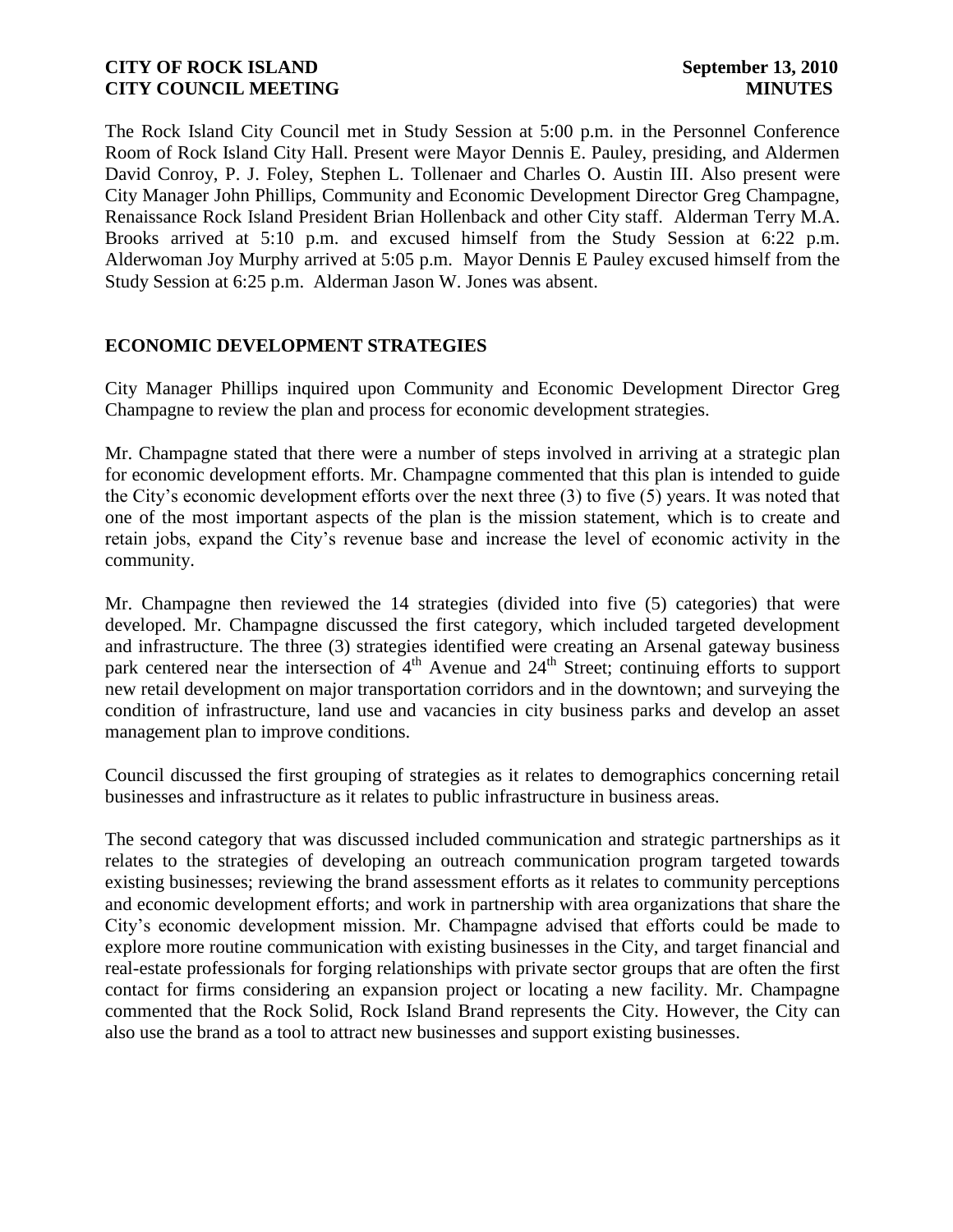Council discussed the strategy of working in partnership with other organizations as it relates to support and periodic reviews of those organizations to see what they are doing and to make sure the City's interests are fully represented.

Mr. Champagne discussed business and workforce development as it relates to the strategies of assisting small businesses with international trade opportunities and government contracting; encouraging entrepreneurship including the development of the retail incubator as a model for other incubator projects that include manufacturing incubator, arts incubator, technology incubator and professional services incubator; work with local businesses to determine workforce needs and facilitate efforts to meet those needs; and review and revise ordinances regarding business regulation that may encourage or discourage certain business types. It was noted that on the strategy regarding retail incubators, business incubators are intended to increase the survival rate of start-up businesses by providing a supportive environment during the critical initial stages of business life.

Mr. Champagne also discussed funding as it relates to the strategies of actively pursuing federal and state grant opportunities that support plan strategies; and evaluating local resources and programs targeted towards development activities. Mr. Champagne stated that the last category of quality of life and environmental includes the strategies of emphasizing the importance of environmentally sustainable businesses and work to attract and grow green jobs in the community; and support community quality of life enhancements as a means of attracting new business, new residents and new work force. Mr. Champagne stated that the City has promoted sustainable environmental principles with the formation of the Green Team, incentives to encourage sustainable business development; the purchase and expansion of the Hydro Electric Plant and the Rain Gardens for Rock Island program. Mr. Champagne added that the City should continue to offer incentives to businesses that make green investments.

Council discussed the strategy of supporting quality of life enhancements as a means of attracting new business, new residents and new workforce as it relates to the importance of quality of life facilities in the community as related to the opening of Schwiebert Riverfront Park and other community investments.

# **NEIGHBORHOOD STABILIZATION PROGRAM UPDATE**

City Manager John Phillips inquired upon Renaissance Rock Island President Brian Hollenback to update Council on the Neighborhood Stabilization Program.

Mr. Hollenback discussed the targeted census tracts for activity with emphasis on NSP2. Mr. Hollenback discussed investments by wards as it relates to what has been invested to date concerning the Neighborhood Stabilization Program. It was noted that \$450,141.00 has been invested in Ward1, \$125,987.00 in Ward2, \$7,559,370.00 in Ward5 and \$277,696.00 in Ward6. Mr. Hollenback noted that the investment in Ward5 is mainly due to Jackson Square, which is \$6 million dollars and the financing mechanism with the down payment for McKesson Lofts. Mr. Hollenback commented that the areas in Ward3, Ward4 and Ward7 were not eligible. It was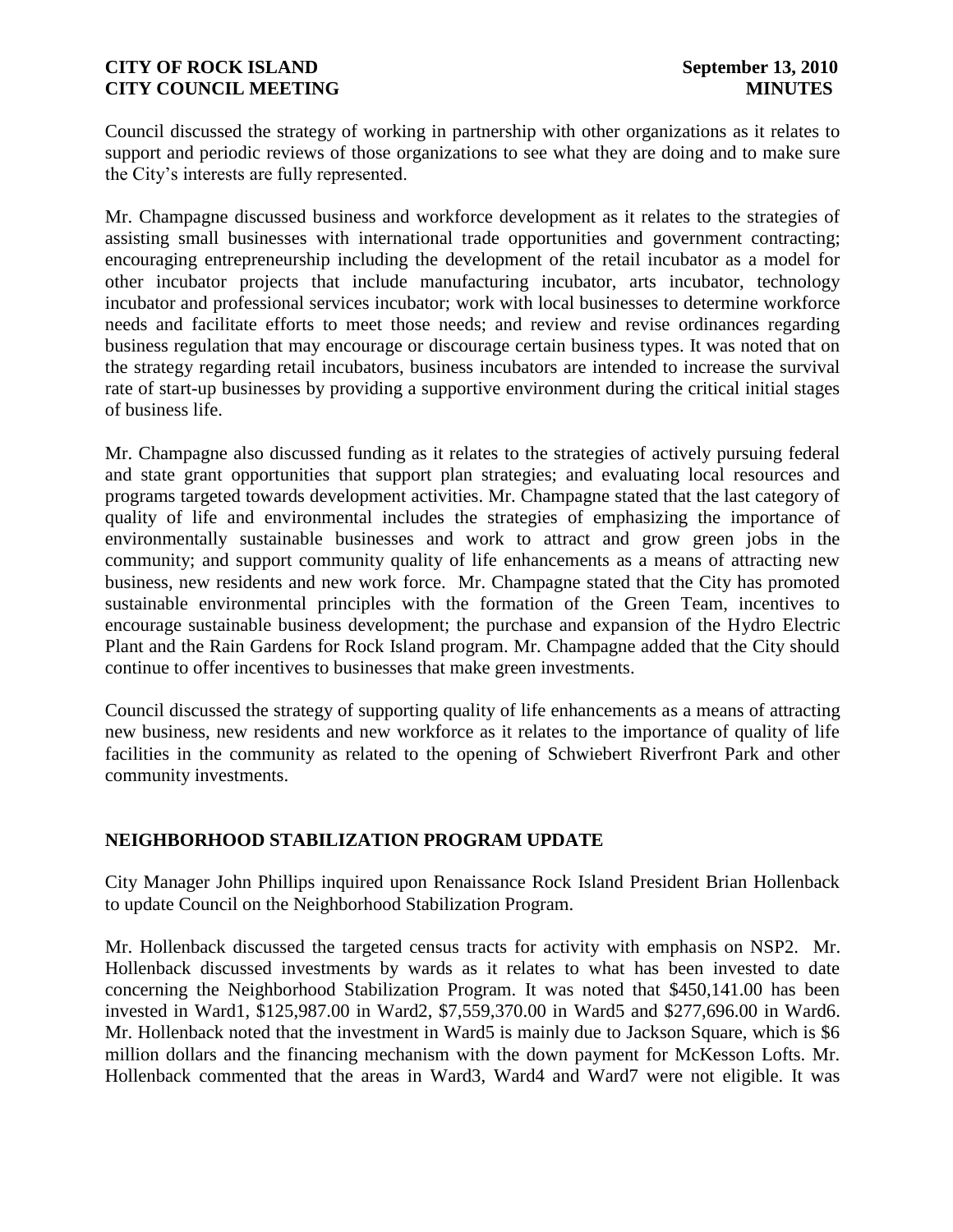explained that HUD determines eligibility and the formula is based on census data and the percentage of foreclosures, unemployment and several other factors.

Mr. Hollenback advised that the firms that have been impacted by the Neighborhood Stabilization Program include; architects, engineers and design firms; real-estate attorneys, appraisers, realestate and title companies; general contractors and environmental firms. In addition, delinquent water bills and taxes have been paid, staff has been increased for grant administration and there has been sale tax received on materials purchased.

Mr. Hollenback stated that the average acquisition price for the Neighborhood Stabilization Program has been \$51,355.00 with the average appraised value at \$55,576.00. It was noted that the average rehab investment into the property is at \$84,779.00. Mr. Hollenback advised that the total building permit fees that NSP has generated is \$34,355.00. Mr. Hollenback commented that \$7,376.00 in water bills has been paid and \$40,906.00 in property taxes has been paid. It was noted that total local investment for NSP to date is at \$82,637.00.

Mr. Hollenback then discussed NSP1 stating that 100% of \$2.7 million dollars in funding has been obligated. It was noted that 21 properties have been impacted and 80 contractors were assisted in securing new RRP licensing for lead. Next, NSP2 was discussed. It was noted that policies and procedures have been created for the consortium; Request For Proposals (RFP) and Request For Qualifications (RFQ) for professional services were released; a construction director and a program support specialist was hired; and bi-weekly calls are continuing to consortium members. As a single family rehab effort, Mr. Hollenback commented that two (2) properties have closed as of today and one (1) will close this week. It was noted that nine (9) additional properties are under contract and offers pending on other properties.

Mr. Hollenback stated that the infill development effort is a community and neighborhood process and job creation base. It was noted that this effort targets further implementation of the New Old Chicago plan and targets  $7<sup>th</sup>$  Avenue and  $9<sup>th</sup>$  Street. Mr. Hollenback advised that the infill development effort has brought together a development team to tour the New Old Chicago area; has released Request For Proposals (RFP) for architect services for infill design; and site control efforts are underway for the properties. Mr. Hollenback indicated that up to 30 homes will be realized in the New Old Chicago area in which approximately nine (9) or 10 homes will be funded by NSP2.

Mr. Hollenback also discussed Jackson Square as it relates to rent ranges, unit counts and features. It was noted that a ground breaking celebration will be held sometime in October.

## **REVIEW OF GOAL SETTING INFORMATION**

Mr. Phillips stated that the Agenda for Goal Setting is included in the packet that was distributed to Council. Mr. Phillips advised that some of the goals that were accomplished this past year include; the Safer Community Task Force; a balanced budget; mass transit facility; some development projects; and the hiring of the new Police Chief. Mr. Phillips stated that the goals that were accomplished relate to the targets that were set by Council last year.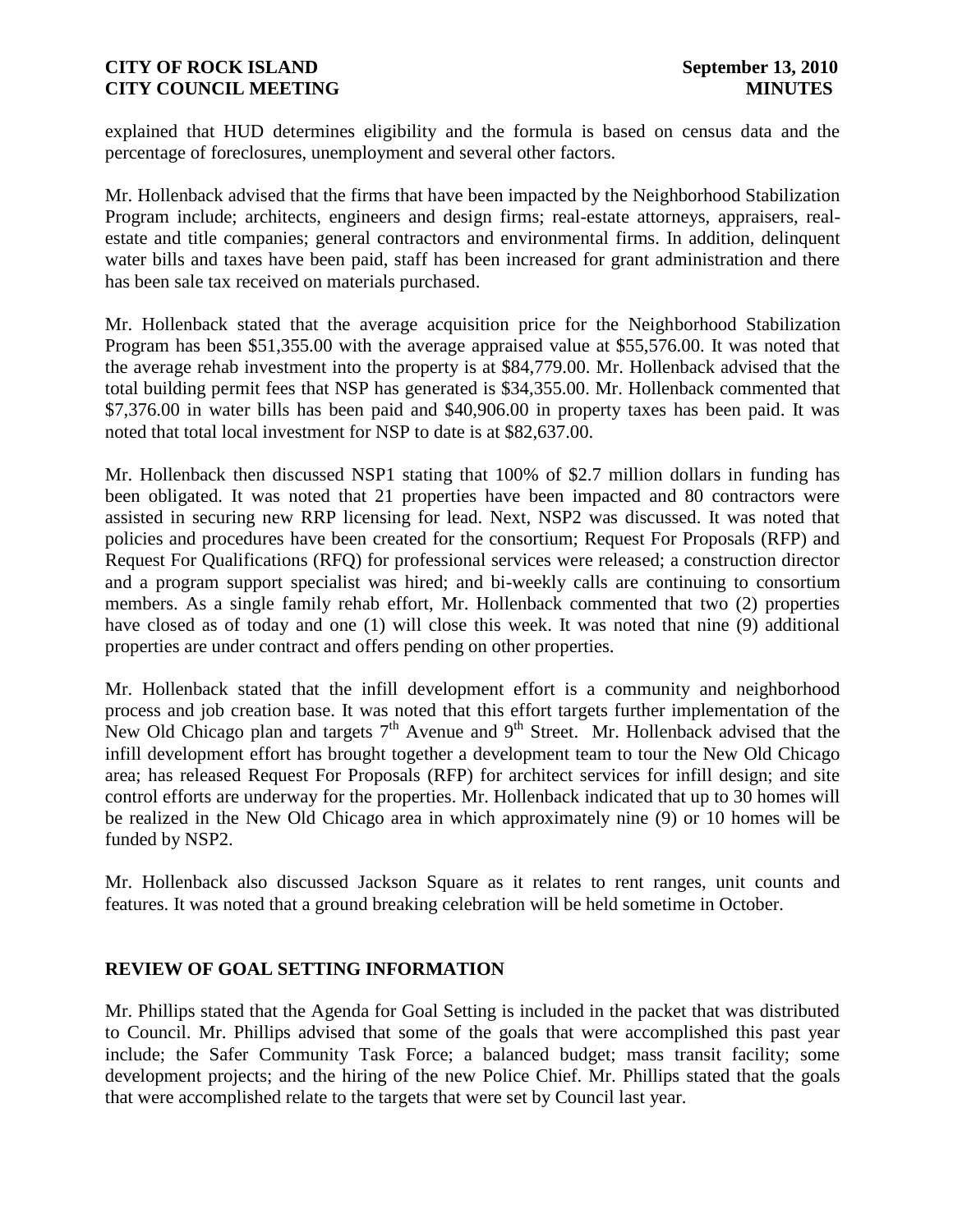Mr. Phillips stated that also included in the packet is a listing of all public and private projects. It was noted that there is a report from Ted Thoms on marketing, and some financial information is included in the packet. Mr. Phillips advised that included in the information is a broad look at major expense areas and revenues for the coming year. It was noted that the report shows that income tax levels that the City is anticipating receiving next year are 20% less than in 2008 and there is 36% less replacement tax than in 2008. Mr. Phillips indicated that on the expense side, there is a list of pension costs, IMRF, health insurance, self insurance and fuel costs. Mr. Phillips added that those costs are up \$974,000.00. Mr. Phillips offered that also included in the packet is information from Lyle Sumek in regards to the recent conversations he had with Council.

## **ADJOURNMENT**

A motion made by Alderman Foley and seconded by Alderwoman Murphy to adjourn the meeting carried by the following aye and No vote. Those voting Aye being Alderman Conroy, Alderman Foley, Alderman Tollenaer, Alderwoman Murphy and Alderman Austin; those voting No, none. The meeting was adjourned at 6:31 p. m.

> \_\_\_\_\_\_\_\_\_\_\_\_\_\_\_\_\_\_\_\_\_\_\_\_\_\_\_\_\_\_ Aleisha L. Patchin, City Clerk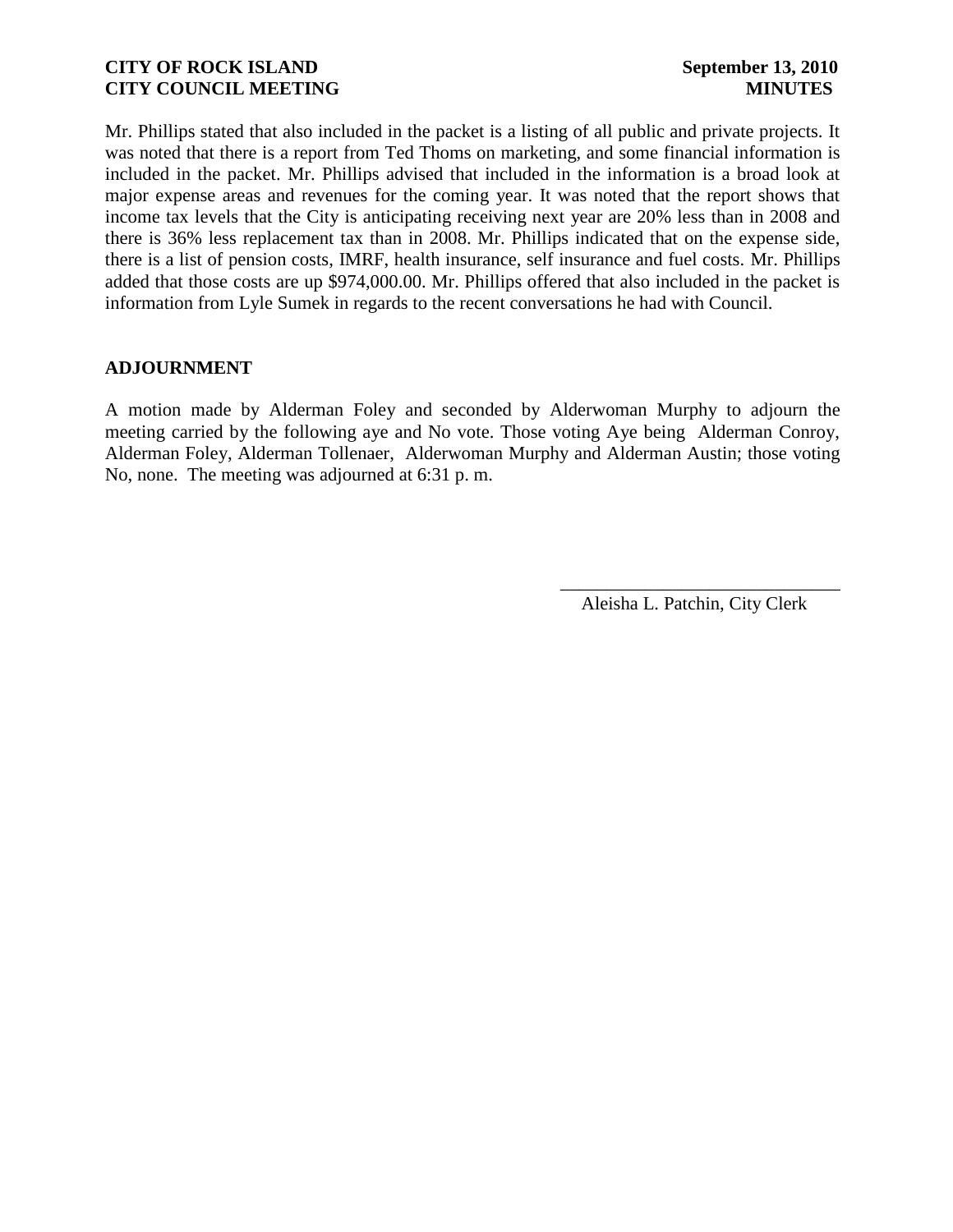Rock Island City Council met in regular session at 6:45 p.m. in Council Chambers of Rock Island City Hall. Present were Mayor Dennis E. Pauley, presiding, and Aldermen Terry M.A. Brooks I, David Conroy, P.J. Foley, Stephen L. Tollenaer, Joy Murphy and Charles O. Austin III. City Manager John Phillips was also present. Alderman Jason W. Jones was absent.

## Introductory Proceedings

Mayor Pauley called the meeting to order and led in the Pledge of Allegiance to the Flag of the United States of America. Alderwoman Murphy gave the Invocation.

### Agenda Item #5 **Minutes of the Meeting of August 23 2010.**

A motion was made by Alderman Austin and seconded by Alderwoman Murphy to approve the Minutes of the Meeting of August 23, 2010 as printed. The motion carried by the following Aye and No vote; those voting Aye being Alderman Brooks, Alderman Conroy, Alderman Foley Alderman Tollenaer, Alderwoman Murphy and Alderman Austin; those voting No, none.

## Agenda Item #6 **Update Rock Island by Mayor Pauley.**

 Mayor Pauley stated that there would not be an Update Rock Island this week due to the length of the meeting.

## Agenda Item #7 **Presentation of the "Best Rain Garden" Awards by the Beatification Commission.**

Beautification Commission member Bob Towler stepped forward and joined Mayor Pauley at the podium to present the Best Rain Garden Awards. Mr. Towler stated that this is the fifth annual "Best Rain Garden" Contest. The purpose of the contest is to recognize residents who show pride in their homes and neighborhoods by keeping neat and well maintained rain gardens. Mr. Towler then named the recipients of the Residential Beautification Award. The winners are as follows; Mark and Pamela Ernat, which were the overall winners, Doug and Marcia Nelson, Heather and Scott Culver, Augustana Eco House, 15<sup>th</sup> Avenue Christian Church, Donald Long, Westgate Condominiums, James and Eilene Stephens, Delores Workheiser, Chuck and Bev Wilt, Keith Smith, Barbara Zerull, Julie Heber, Janice Guidry, Henry Clash, Andrew Olson, Margaret Thomas, Nick Dobson and Lisa Seidlitz, Stephen Warren, Steve Gibson, First Lutheran Church, Todd Linscott, Nancy Hass, Jeanette Sendry, Kim and Ryan Woodward, Joseph Gustafson and Trisha and Michael Griffin.

Agenda Item #8

## **Presentation of the "Best Community Garden" Awards by the Beautification Commission**.

Beautification Commission member Bob Towler stepped forward and joined Mayor Pauley at the podium to present the Best Community Garden Awards. Mr. Towler stated that this is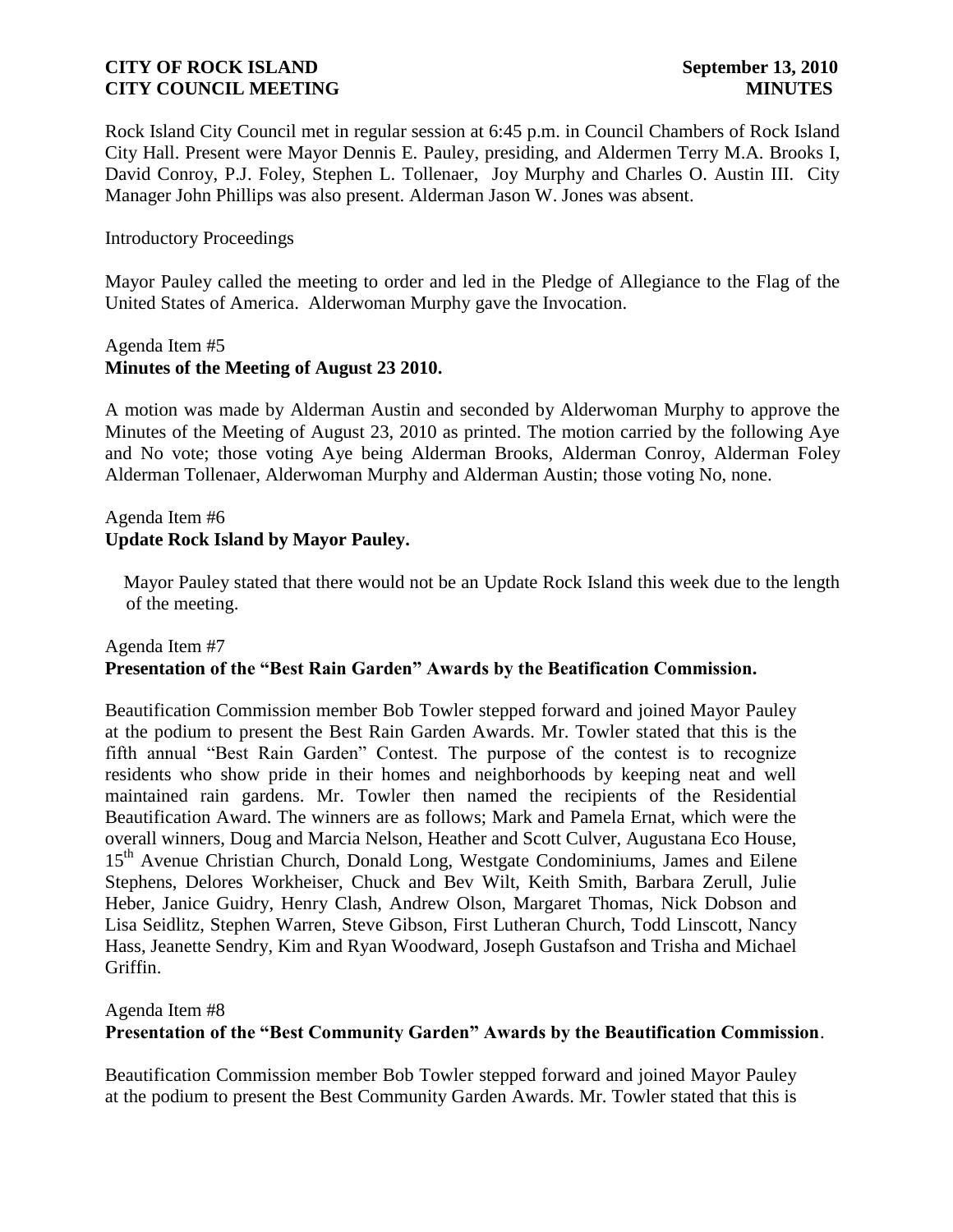the first "Best Community Garden" Contest. The purpose of the contest is to recognize organizations that show pride in their neighborhood by keeping remarkably neat and well maintained community gardens. Mr. Towler then named the recipients of the organization Beautification Award. The winners are as follows; Broadway Historic District, Old Chicago Neighborhood Community Organic Garden, Christ Church Cathedral, Greenbush Neighbors, Broadway Presbyterian Church, Positive Empowerment, Rock Island County Area Project and Augie Acres.

## Agenda Item #9

# **Proclamation declaring the week of September 19 through September 25, 2010 as Dollar Wise Week.**

 Mayor Pauley made reference the Proclamation declaring the week of September 19 through September 25, 2010 as Dollar Wise Week.

## Agenda Item #10

# **Public Hearing on a request from Mr. Salvador Zepeda for a Special Use Permit to continue to operate a retail gift shop with some home decorating items at 4423 6th Avenue.**

Mayor Pauley closed the regular meeting at 7:01 p.m. and opened a Public Hearing on a request from Mr. Salvador Zepeda for a Special Use Permit to continue to operate a retail gift shop with some home decorating items at  $4423$  6<sup>th</sup> Avenue.

Mr. Salvador Zepeda of 4423  $6<sup>th</sup>$  Avenue and Robert Medina (City employee) interpreting for Mr. Zepeda stepped forward.

Mayor Pauley swore in Mr. Zepeda.

Mr. Zepeda stated that he is requesting a Special Use Permit to begin his small business at his property and sell small items such as gifts. Mr. Zepeda added that if his small business is a success, he may want to expand it in the future.

Alderman Austin read the stipulations to make sure the recommendations in the report were acknowledged.

Mr. Zepeda stated that he was hoping that he could put a small sign in his front yard instead of attaching it to his house.

Alderwoman Murphy inquired about the size of the sign requirements.

Planning and Redevelopment Administrator Alan Carmen stated that the limit for a Special Use Permit is a 15 square foot sign. It was noted that the 3'x 5' sign would meet that requirement for the front yard.

Mayor Pauley inquired as to whether there was anyone who wished to speak in favor of the Special Use Permit application. No one stepped forward.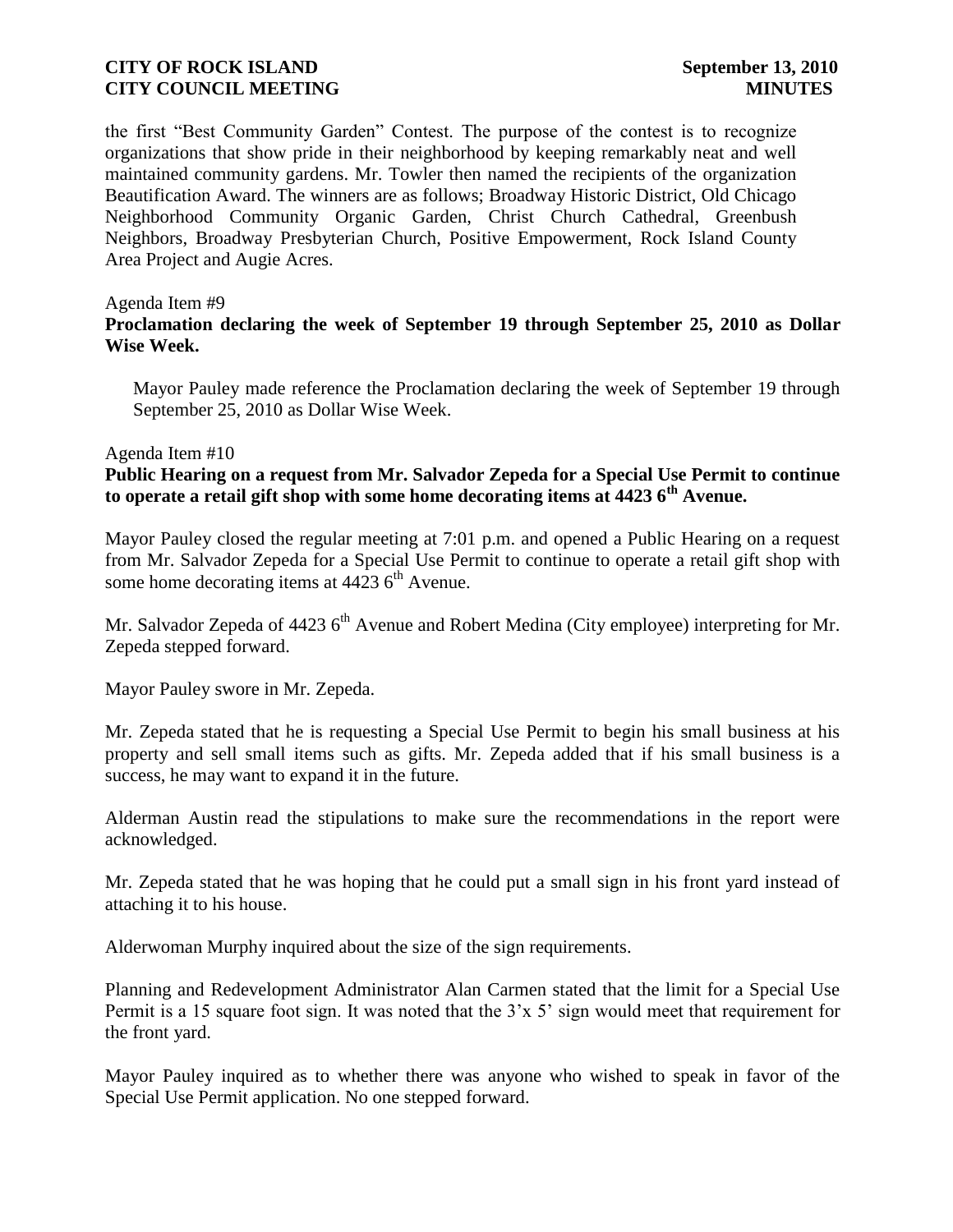Mayor Pauley then inquired as to whether there was anyone who wished to speak in opposition to the Special Use Permit application. No one stepped forward.

With no persons present to speak in favor of, or in opposition to the Special Use Permit application, Mayor Pauley closed the Public Hearing and reconvened the regular meeting at 7:06 p.m.

It was moved by Alderwoman Murphy, seconded by Alderman Austin to approve the Special Use Permit as recommended, subject to the stipulations that the business be limited to two (2) resident employees; hours of operation shall be from 9:00 a.m. to 6:00 p.m., Monday through Saturday; a minimum of three (3) off street parking spaces be provided; no outside sales are allowed; that a 3' x 5' unlit sign be allowed in the front yard; and that the property shall meet all applicable code requirements, and refer to the City Attorney for an Ordinance. The motion carried by the following Aye and No vote: those voting Aye being Alderman Brooks, Alderman Conroy, Alderman Foley, Alderman Tollenaer, Alderwoman Murphy and Alderman Austin; those voting No, none.

## Agenda Item #11

# **Public Hearing on a request from Ms. Julie Hahn for a Special Use Permit to operate a small veterinary clinic at an existing vacant residence at 2300 18th Avenue.**

Mayor Pauley closed the regular meeting at 7:07 p.m. and opened a Public Hearing on a request from Ms. Julie Hahn for a Special Use Permit to operate a small veterinary clinic at an existing vacant residence at 2300 18<sup>th</sup> Avenue.

Ms. Julie Hahn of 67 Crestwood Terrace in Davenport, Iowa stepped forward (business to be located at  $2300\ 18<sup>th</sup>$  Avenue). Mayor Pauley swore in Ms. Hahn.

Ms. Hahn stated that  $2300 \, 18^{th}$  Avenue is a beautiful classic property. It was noted that this property has been on the market for three (3) years. Dr. Hahn stated that the reason she wants the clinic in the house is because she wants her clinic to look and feel more like a home and not a commercial property. Dr. Hahn added that she would like for her clients, staff, patients and son to have a home away from home. Dr. Hahn indicated that as a start-up clinic, the property is practicable and affordable; there would be a large amount of expense in leasing a commercial space.

Dr. Hahn stated that the only changes that would be made to the exterior of the house is to remove the front hedges so that the house can be seen on  $18<sup>th</sup>$  Avenue, and to add a small extension to the driveway in order to provide four (4) extra parking spaces. In addition, a sidewalk would be added that leads to the front door, and a small sign illuminated by garden lights would be added. Dr. Hahn offered that the hours of operation would be from 8:00 a.m. to 5:00 p.m., Monday through Friday and on Saturday from 8:00 a.m. to noon by appointment only.

Dr. Hahn stated that she would be a guaranteed good neighbor.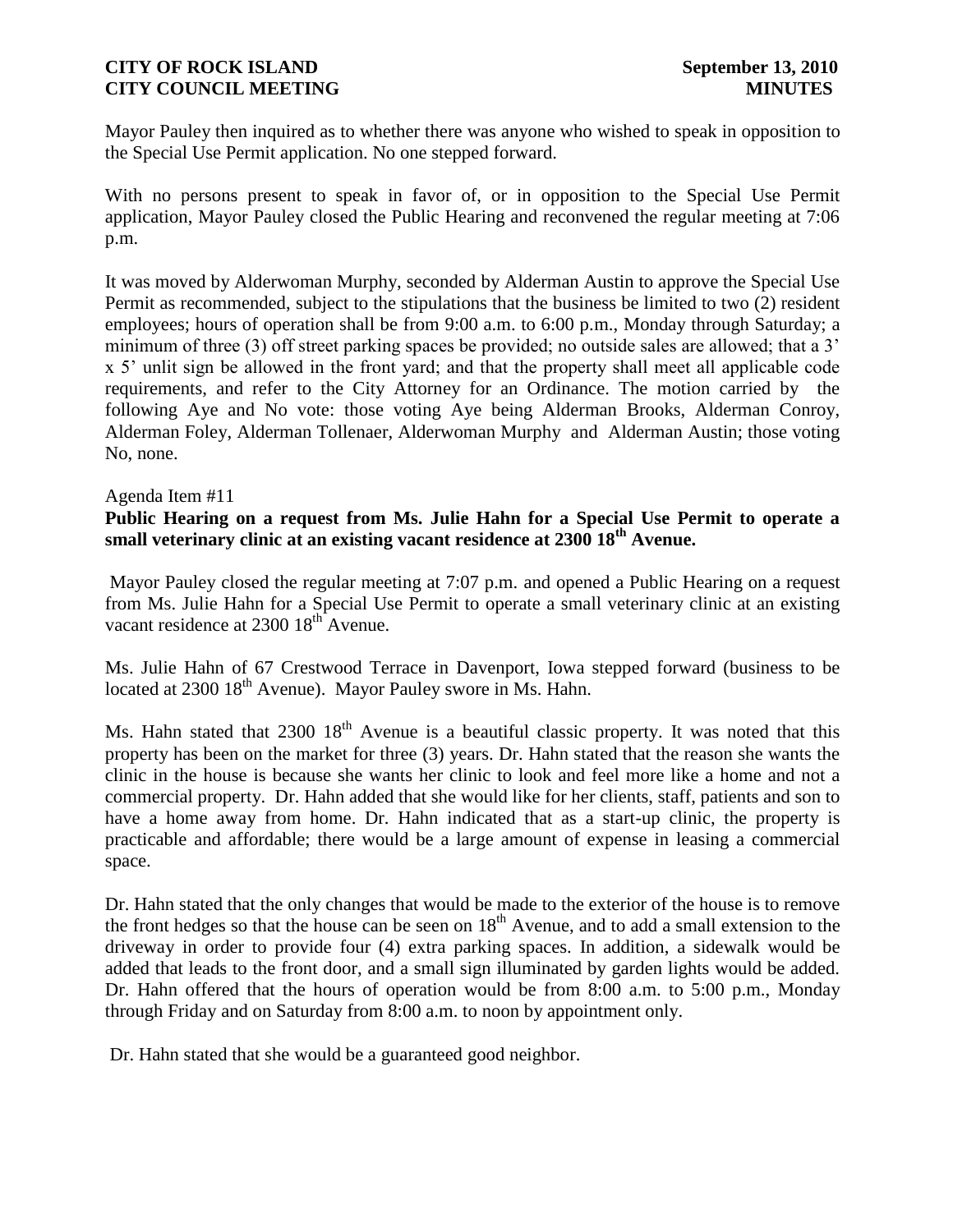Discussion followed. Alderman Austin inquired that if modifications were made to the house for the animal clinic and later she decided to move, would it be difficult to return it back to a single family home.

Dr. Hahn stated that if there were any changes made, they would be temporary.

Alderman Foley inquired as to whether Dr. Hahn could ensure that people coming to the veterinary clinic would not head south down  $23<sup>rd</sup>$  Street toward  $20<sup>th</sup>$  Avenue.

Dr. Hahn stated that she would make it clear to her clients to use  $18<sup>th</sup>$  Avenue.

Mayor Pauley inquired as to whether there was anyone who wished to speak in favor of the Special Use Permit application. No one stepped forward.

Mayor Pauley then inquired as to whether there was anyone who wished to speak in opposition to the Special Use Permit application.

Ms. Bridget Helms of 1818 23<sup>rd</sup> Street stepped forward. Mayor Pauley swore in Ms. Helms.

Ms. Helms voiced concerns regarding traffic, parking and property values decreasing if the Special Use Permit is approved for Dr. Hahn.

Mr. Richard Bassford of 2236  $18<sup>th</sup>$  Avenue stepped forward. Mayor Pauley swore in Mr. Bassford.

Mr. Bassford stated that he is a real estate agent and voiced concerns that if an animal clinic is allowed at that property, it would definitely hurt the values of the properties in the neighborhood.

Ms. Sue Winterbottom and Mr. Vince Cross of 1815 23<sup>rd</sup> Street stepped forward. Mayor Pauley swore in Ms. Winterbottom and Mr. Cross.

Mr. Cross stated that they lived behind the property in question and voiced concerns in regards to noise and traffic issues.

Ms. Winterbottom voiced concerns regarding the reduction in property values if the business is approved for a Special Use Permit.

Linda Anderson of 1718 21<sup>st</sup> Street stepped forward. Mayor Pauley swore in Ms. Anderson. Ms. Anderson voiced concerns regarding signage, traffic congestion and reduction in the property values of the neighborhood.

Mayor Pauley inquired upon Dr. Hahn as to whether she had anything else to add.

Dr. Hahn stated that this piece of property has been on the market for three (3) years and it would be a win, win situation for the City, the neighbors and the whole community.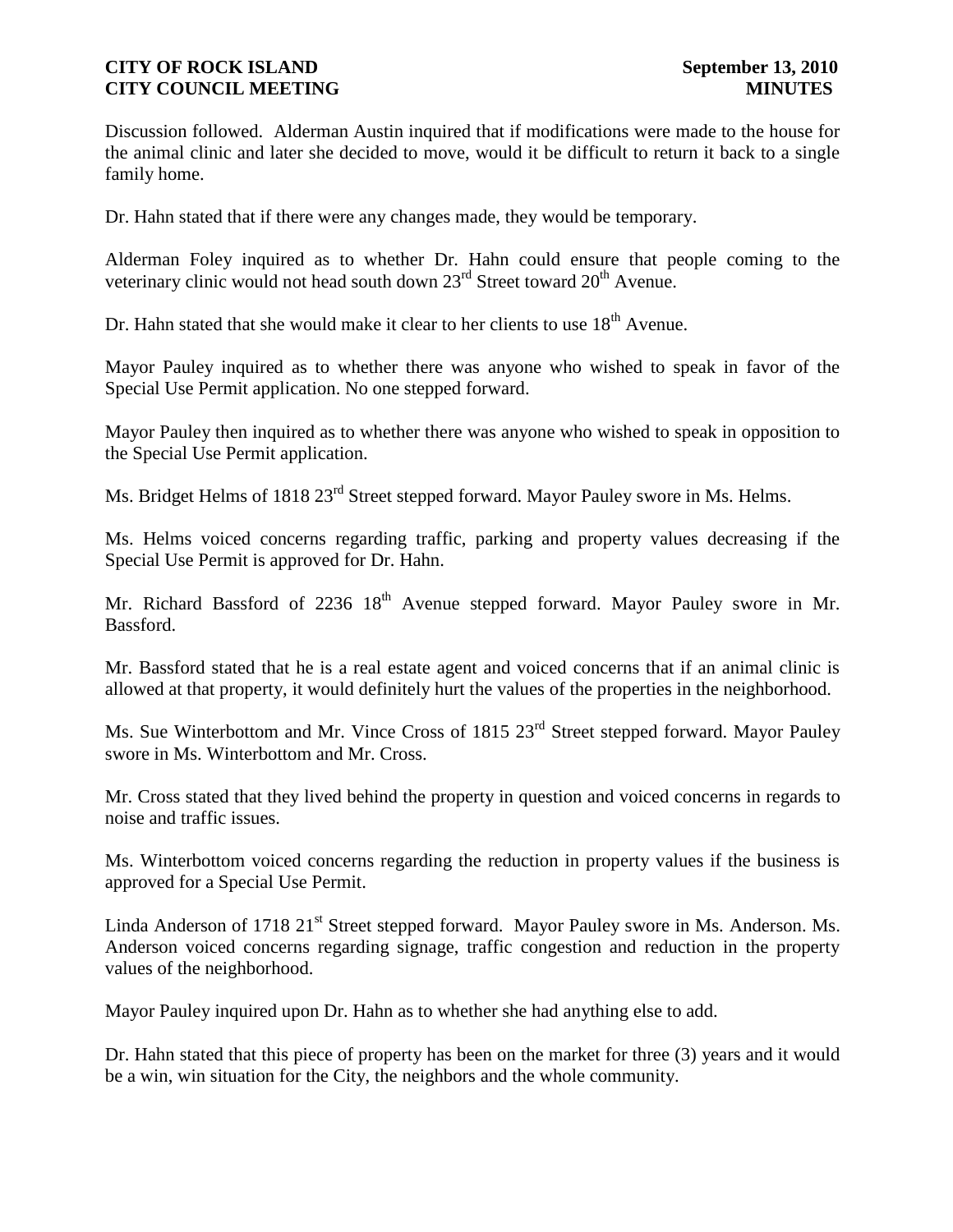Alderwoman Murphy inquired as to whether it would be on an occasional basis for keeping animals over night.

Dr. Hahn responded that it would be on an occasional basis for medical emergencies.

Alderwoman Murphy inquired as to whether Dr. Hahn would be willing to put up a barrier or fence to the south where the Winterbottom's live. Dr. Hahn stated yes.

Alderman Austin clarified the request, which would be for three (3) employees; that the maximum hours of operation would be from 8:00 a.m. to 5:00 p.m., Monday through Friday and 8:00 a.m. to noon on Saturdays; a minimum of seven (7) off street parking spaces be provided and One (1) sign with illumination.

More discussion followed regarding signage, illumination and parking.

With no other persons present to speak in favor of, or in opposition to the Special Use Permit application, Mayor Pauley closed the Public Hearing and reconvened the regular meeting at 7:52 p.m.

It was moved by Alderman Austin, seconded by Alderman Brooks to approve the Special Use Permit as recommended with the following stipulations; that the business be limited to three (3) employees; that the maximum hours of operation be from 8:00 a.m. to 5:00 p.m., Monday through Friday and Saturday from 8:00 a.m. to noon, that a minimum of seven (7) off street parking spaces be provided; that one (1) sign be allowed with a maximum of 15 square feet with lighting to be extinguished by 8:00 p.m.; that the property meet all other applicable code requirements and refer to the City Attorney for an ordinance.

Discussion followed. Alderman Conroy stated that he would be in support of the Special Use Permit due to the property being vacant for three (3) years, and that the businesses is unique because it is on  $18^{th}$  Avenue.

Alderman Tollenaer stated that an amendment should be added to the motion for emergency situations.

Alderman Tollenaer moved and Alderman Conroy seconded to amend the motion to state that the maximum hours of operation would be from 8:00 a.m. to 5:00 p.m., Monday through Friday and Saturday from 8:00 a.m. to noon except in emergency situations. The motion carried by the following Aye and No vote: those voting Aye being Alderman Brooks, Alderman Conroy, Alderman Foley, Alderman Tollenaer, Alderwoman Murphy and Alderman Austin; those voting No, none.

More discussion followed with Alderwoman Murphy stating that she was in favor of the Special Use Permit because Dr. Hahn appears to be concerned about the impact on the neighborhood and community and if she makes the requested changes regarding signs and barriers then the Special Use Permit should move forward.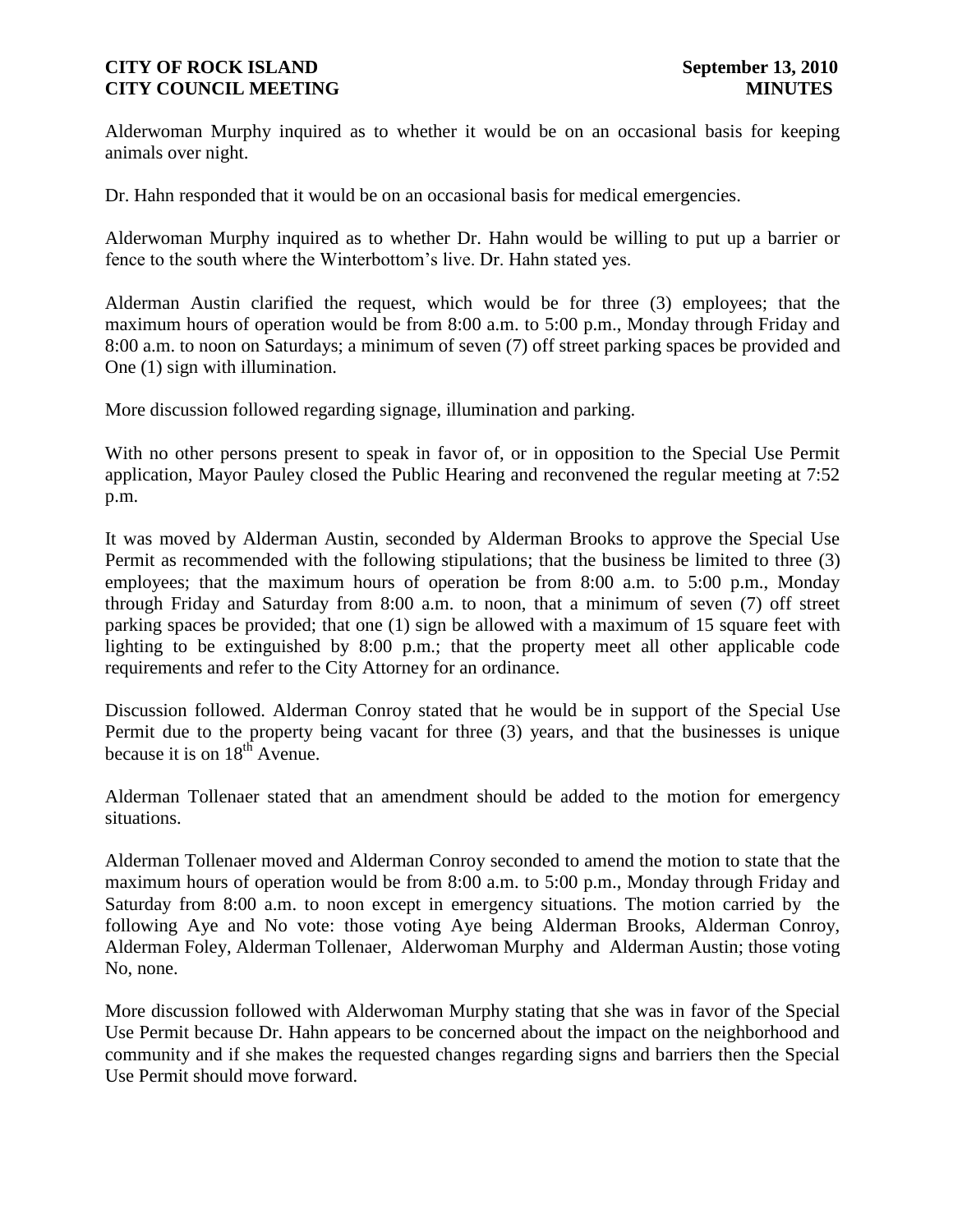Alderman Foley stated that he would be in favor of the Special Use Permit because it is less intrusive to the neighborhood than other types of businesses.

After discussion, the main motion reads as follows:

It was moved by Alderman Austin, seconded by Alderman Brooks to approve the Special Use Permit as recommended with the following stipulations; that the business be limited to three (3) employees; that the maximum hours of operation be from 8:00 a.m. to 5:00 p.m., Monday through Friday and Saturday from 8:00 a.m. to noon except in emergency situations, that a minimum of seven (7) off street parking spaces be provided; that one (1) sign be allowed with a maximum of 15 square feet with lighting to be extinguished by 8:00 p.m.; that the property meet all other applicable code requirements and refer to the City Attorney for an ordinance. The motion carried by the following Aye and No vote: those voting Aye being Alderman Brooks, Alderman Conroy, Alderman Foley, Alderman Tollenaer, Alderwoman Murphy and Alderman Austin; those voting No, none.

## Agenda Item #12

**Public Hearing on a request from the City of Rock Island Public Works Department for a Special Use Permit to operate an auxiliary bulk storage facility for materials such as dirt, aggregates, mulch, broken pavement, asphalt millings and snow at 100 31st Avenue.**

Mayor Pauley closed the regular meeting at 7:53 p.m. and opened a Public Hearing on a request from the City of Rock Island Public Works Department for a Special Use Permit to operate an auxiliary bulk storage facility for materials such as dirt, aggregates, mulch, broken pavement, asphalt millings and snow at  $100 \, 31<sup>st</sup>$  Avenue.

Public Works Director Bob Hawes at 1309 Mill Street stepped forward. Mayor Pauley swore in Mr. Hawes.

Mr. Hawes stated that the expansion of the sewage treatment plant will eliminate the street garage and all of the outdoor storage that goes along with it. It was noted that the new facility is being built at the former Watt's property. Mr. Hawes indicated that the property will not be large enough to house all of the outdoor storage that is needed. Mr. Hawes added that the City would like to use the area that was the Girl's Softball Complex for the bulk storage.

Mr. Hawes stated that in order to screen the area from passing cars, a landscape berm will be built along the road using material from previously described construction projects. It was noted that when the construction starts on the new sewage treatment plant and the current storage goes away sometime next summer, this facility will be ready.

Alderman Conroy inquired as to how high the berm would be and what materials would be used.

Mr. Hawes advised that limestone would be used and natural plantings and shrubs would be planted on top of the berm, which would be constructed four (4) feet above the curb. Mr. Hawes advised that there was a typo in the report; the hours will be from 7:00 a.m. to 3:00 p.m. instead of 1:00 a.m. to 3:00 p.m.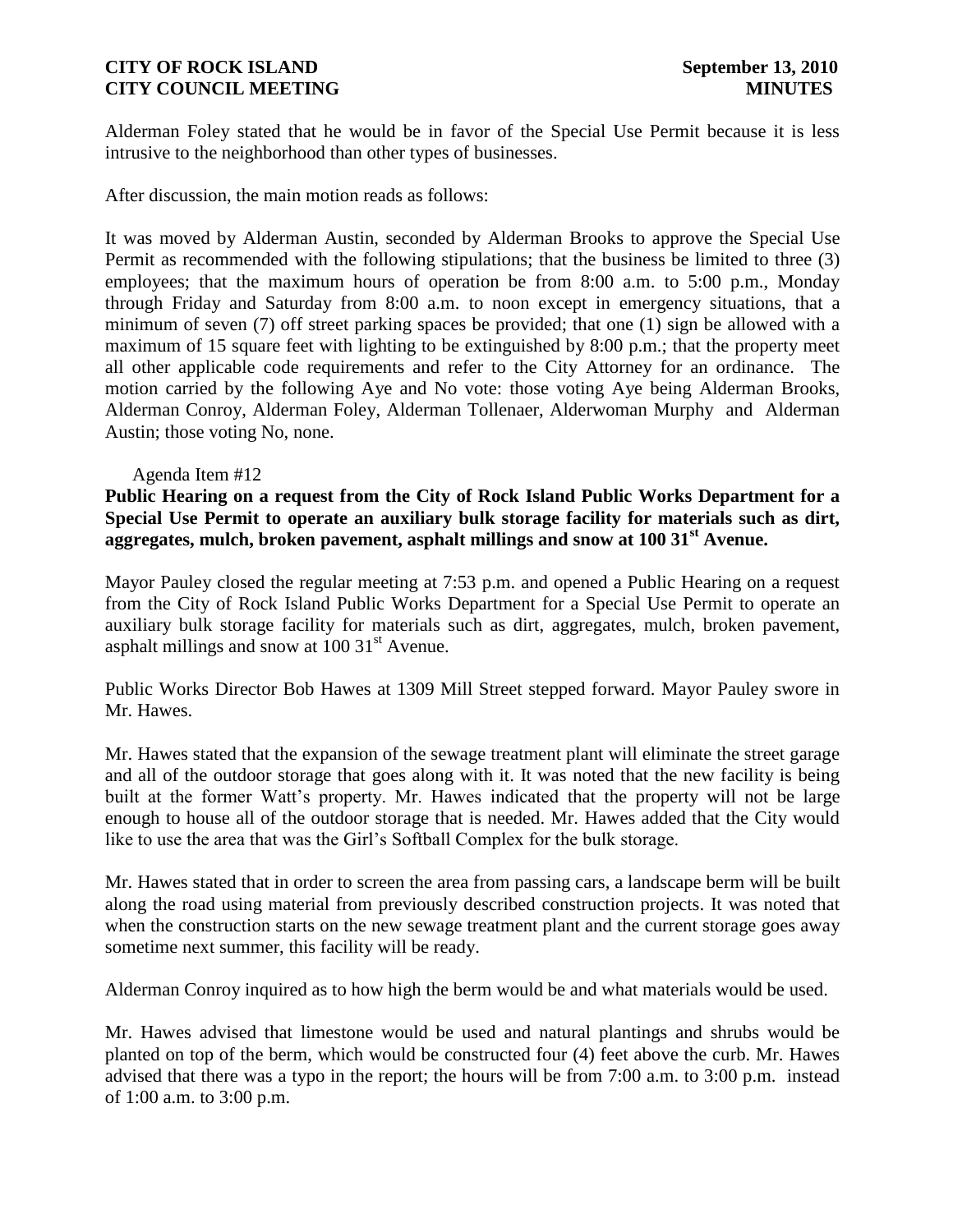More discussion followed regarding the berm, beautification and neighbors as it relates to the area being an entry way to the City.

Mayor Pauley inquired as to whether there was anyone who wished to speak in favor of the Special Use Permit application. No one stepped forward.

Mayor Pauley then inquired as to whether there was anyone who wished to speak in opposition to the Special Use Permit application. No one stepped forward.

With no persons present to speak in favor of, or in opposition to the Special Use Permit application, Mayor Pauley closed the Public Hearing and reconvened the regular meeting at 7:59 p.m.

It was moved by Alderman Conroy, seconded by Alderman Tollenaer to approve the Special Use Permit as recommended subject to the stipulations that the use have an adequate landscape berm and secure gate; that employees only be on the site for maintenance and material handling; and the hours will be from 7:00 a.m. to 3:00 p.m., but will be available for 24 hour emergency service, and refer to the City for an ordinance. The motion carried by the following Aye and No vote: those voting Aye being Alderman Brooks, Alderman Conroy, Alderman Foley, Alderman Tollenaer, Alderwoman Murphy and Alderman Austin; those voting No, none.

## Agenda Item #13

## **A Resolution regarding AirTran Airways service to the Bi-State region.**

Alderman Conroy moved and Alderwoman Murphy seconded to adopt the resolution.

Discussion followed with Alderman Conroy stating that keeping AirTran in the Quad Cities is critical to the City of Rock Island, the Quad City area and area businesses. Alderman Conroy also discussed ticket costs as it relates to AirTran and other airlines.

After discussion, the motion carried by the following Aye and No vote: those voting Aye being Alderman Brooks, Alderman Conroy, Alderman Foley, Alderman Tollenaer, Alderwoman Murphy and Alderman Austin; those voting No, none.

Agenda Item #14 **CLAIMS**

It was moved by Alderman Austin, seconded by Alderman Foley to accept the following reports and authorize payment as recommended. The motion carried by the following Aye and No vote: those voting Aye being Alderman Brooks, Alderman Conroy, Alderman Foley, Alderman Tollenaer, Alderwoman Murphy and Alderman Austin; those voting No, none.

a. Report from the Administrative Services Department regarding payment in the amount of \$5,572.51 to Konecky, Koenig, Kutsunis and Weng for legal services rendered for August 2010.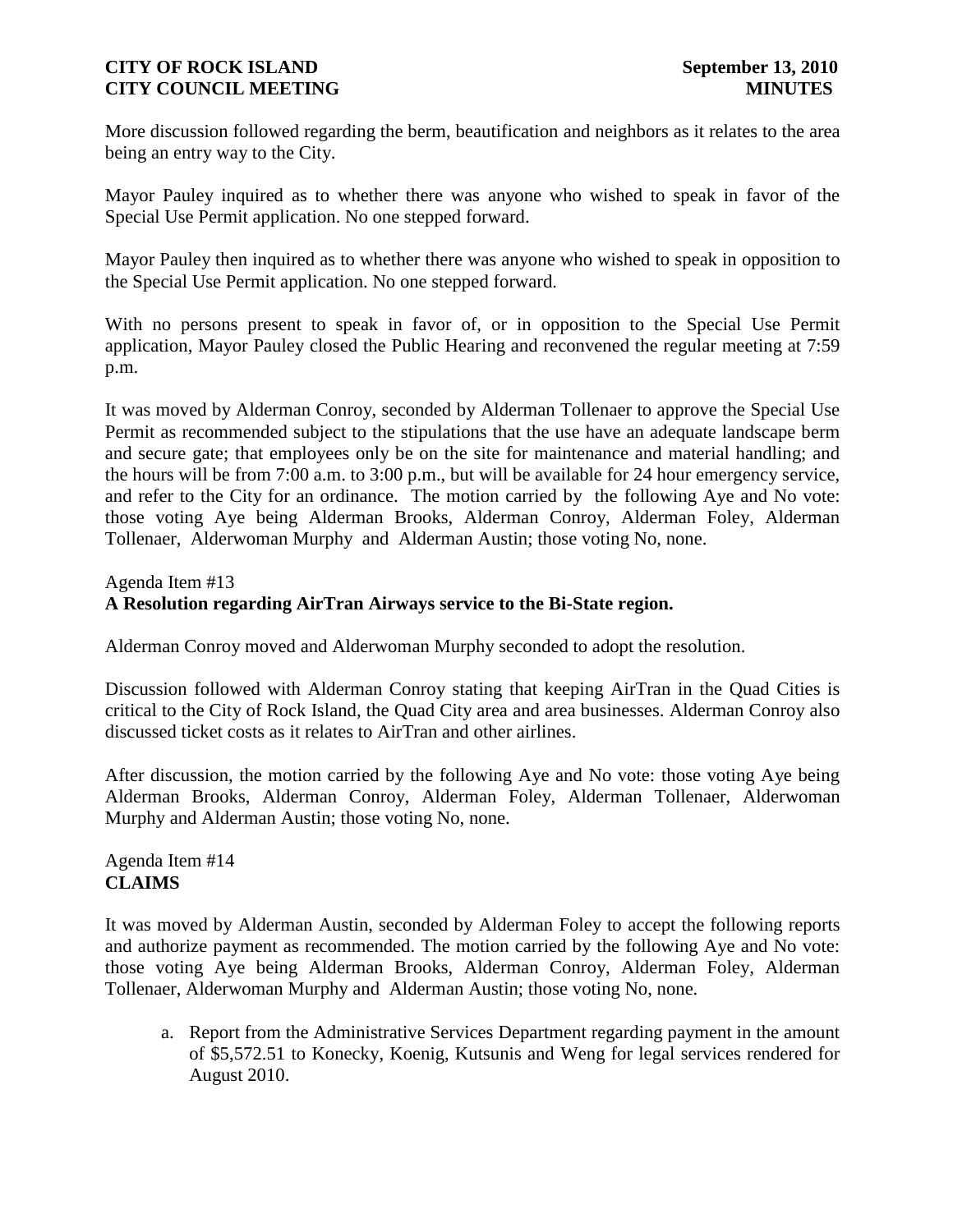- b. Report from the Administrative Services Department regarding payment in the amount of \$3,540.00 to ACS Government Systems, Inc. for the Firehouse Computer Software annual maintenance.
- c. Report from the Martin Luther King Center regarding payment #3 in the amount of \$86,203.00 to Estes Construction for services provided for the Martin Luther King Center expansion/renovation project.
- d. Report from the Public Works Department regarding payment in the amount of \$35,473.00 to Godwin Pumps of America, Inc. for the rental of nine (9) pumps used during the 2010 summer flood along the Mississippi River. (254)
- e. Report from the Public Works Department regarding payment in the amount of \$6,254.99 to Valley Construction for an emergency storm sewer repair at  $24<sup>th</sup>$  Street and  $27<sup>th</sup>$  Avenue. (256)
- f. Report from the Public Works Department regarding payment in the amount of \$15,560.00 to Tri City Blacktop, Inc. for asphalt street repair on  $31<sup>st</sup>$  Avenue,  $38<sup>th</sup>$ Street and  $7<sup>th</sup>$  Avenue and  $11<sup>th</sup>$  Street and  $37<sup>th</sup>$  Avenue as part of the Utility Patching Program. (257)
- g. Report from the Public Works Department regarding payment #1 and final in the amount of \$35,295.36 to Settle, Inc. for services provided for the 2010 Seal Coating Program. (258)
- h. Report from the Public Works Department regarding payment #3 in the amount of \$4,340.65 to Rock River Electric for services provided for the variable frequency drives for the Rock Island Southwest Wastewater Treatment Plant. (259)
- i. Report from the Public Works Department regarding payment #2 in the amount of \$73,093.64 to Bi-State Masonry for services provided for the 2010 Parking Ramp Renovation project. (260)
- j. Report from the Public Works Department regarding payment #4 in the amount of \$234,839.84 to Valley Construction for services provided for the  $14<sup>th</sup>$  Street resurfacing of  $35<sup>th</sup>$  to  $42<sup>nd</sup>$  Avenue,  $40<sup>th</sup>$  Avenue and  $14<sup>th</sup>$  Street to Watch Hill Road. (262)
- k. Report from the Public Works Department regarding payment in the amount of \$2,621.58 to Badger Meter, Inc. for parts for the rebuilding of Badger water meters. (264)
- l. Report from the Public Works Department regarding payment in the amount of \$27,811.54 to Valley Construction for emergency repairs and erosion control work along the bank of the Rock River at the former landfill site along  $31<sup>st</sup>$  Avenue. (269)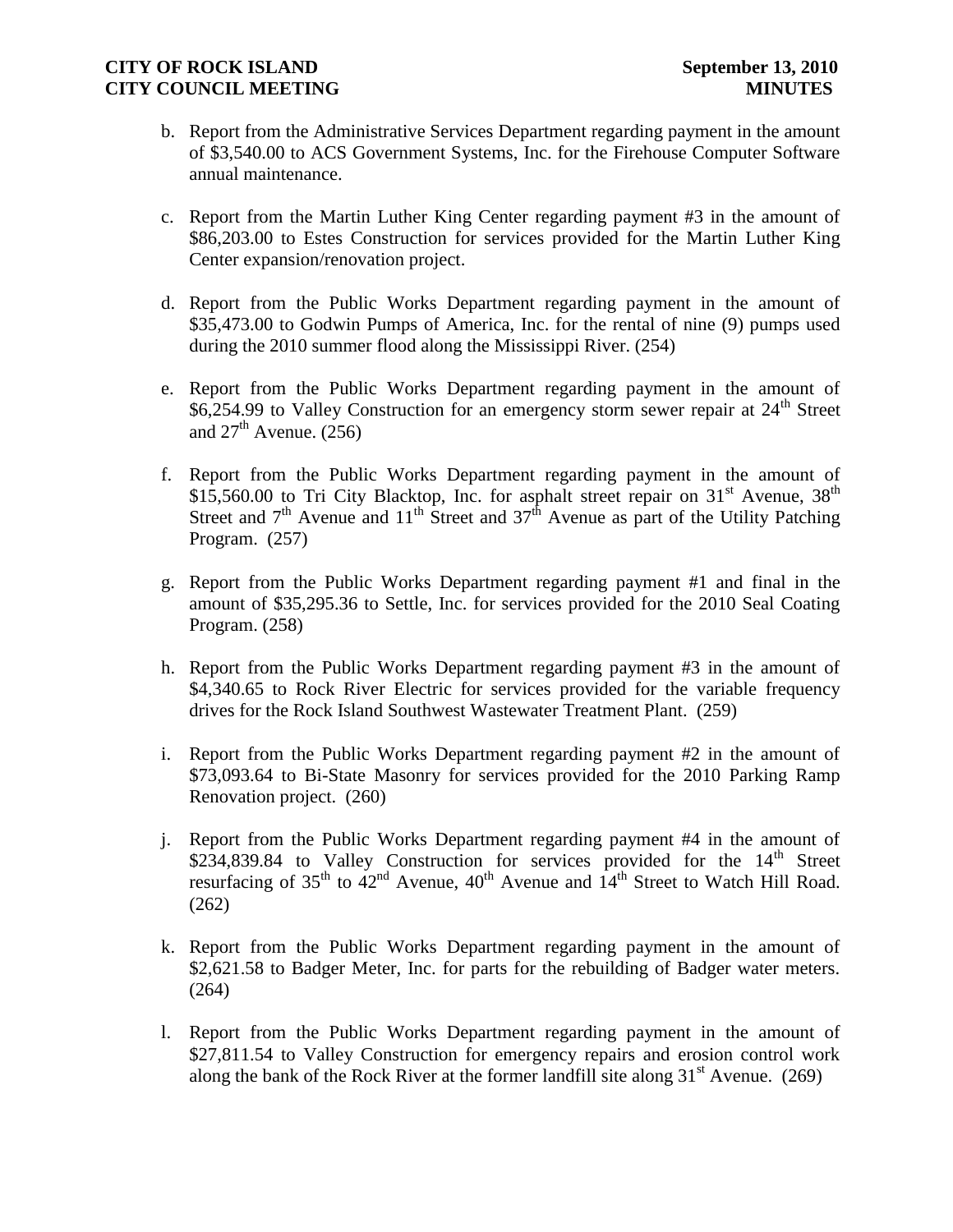- m. Report from the Public Works Department regarding payment in the amount of \$7,132.44 to Langman Construction, Inc. for an emergency water main repair at 2903 22 ½ Avenue. (271)
- n. Report from the Public Works Department regarding payment in the amount of \$3,411.22 to Langman Construction, Inc. for traffic control setup and tear down for the emergency water main repair at  $11^{th}$  Street and  $33^{rd}$  Avenue. (272)

### Agenda Item #15

## **Claims for the week of August 20 through August 26 in the amount of \$2,110,144.05, August 27 through September 2 in the amount of \$438,416.81 and September 3 through September 9 in the amount of \$302,192.21.**

Alderman Conroy moved and Alderman Foley seconded to allow the claims. The motion carried by the following Aye and No vote: those voting Aye being Alderman Brooks, Alderman Conroy, Alderman Foley, Alderman Tollenaer, Alderwoman Murphy and Alderman Austin; those voting No, none.

Agenda Item #16

## **Payroll for the weeks of August 9 through August 22 in the amount of \$1,244,259.26 and August 23 through September 5 in the amount of \$1,214,340.04.**

Alderman Foley moved and Alderman Conroy seconded to allow the payroll. The motion carried by the following Aye and No vote: those voting Aye being Alderman Brooks, Alderman Conroy, Alderman Foley, Alderman Tollenaer, Alderwoman Murphy and Alderman Austin; those voting No, none.

## Agenda Item #17

## **Report from the Public Works Department regarding the State Contract purchase of 20 Ford Crown Vic's and two (2) Ford Expedition 4x4's from Landmark Ford, Inc. in the amount of \$510,730.00.**

It was moved by Alderman Austin, seconded by Alderman Foley to approve the purchase as recommended and refer to the City Attorney for an ordinance declaring the current fleet as surplus. The motion carried by the following Aye and No vote: those voting Aye being Alderman Brooks, Alderman Conroy, Alderman Foley, Alderman Tollenaer, Alderwoman Murphy and Alderman Austin; those voting No, none.

### Agenda Item #18

## **Report from the Public Works Department regarding the purchase of 350 new register/touch pads from Badger Meter, Inc. in the amount of \$19,600.00.**

Alderman Foley moved and Alderwoman Murphy seconded to approve the purchase as recommended. The motion carried by the following Aye and No vote: those voting Aye being Alderman Brooks, Alderman Conroy, Alderman Foley, Alderman Tollenaer, Alderwoman Murphy and Alderman Austin; those voting No, none.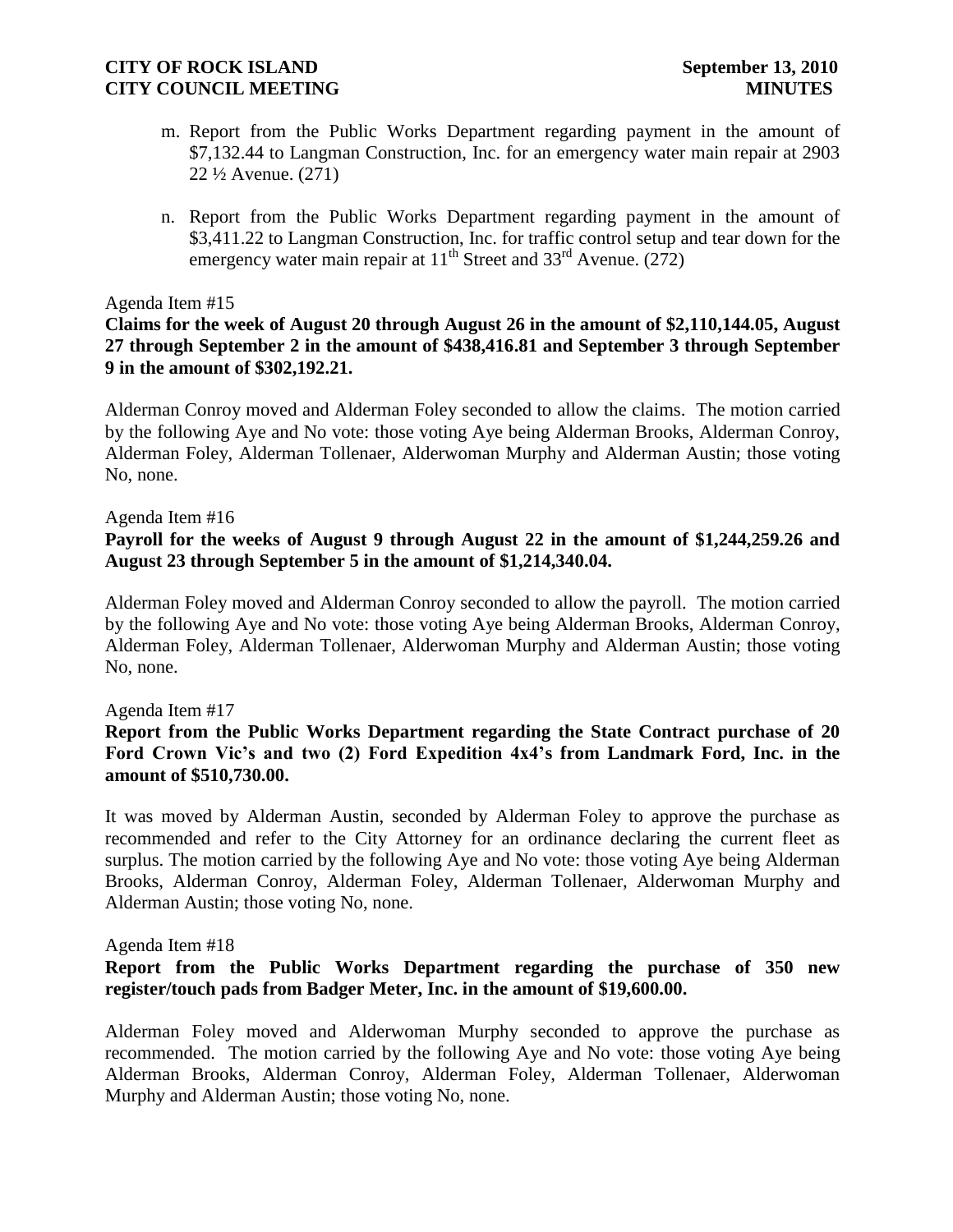#### Agenda Item #19

# **Report from the Community and Economic Development Department regarding the purchase of 15 tax auction properties in the amount of \$13,896.70.**

It was moved by Alderwoman Murphy, seconded by Alderman Conroy to approve the purchase as recommended, authorize the City Manager to execute the contract documents and refer to the City Attorney for an ordinance. The motion carried by the following Aye and No vote: those voting Aye being Alderman Brooks, Alderman Conroy, Alderman Foley, Alderman Tollenaer, Alderwoman Murphy and Alderman Austin; those voting No, none.

### Agenda Item #20

# **Report from the Community and Economic Development Department regarding the purchase of property at 602 8th Street in the amount of \$5,637.00.**

Alderman Foley moved and Alderwoman Murphy seconded to approve the purchase as recommended, authorize the City Manager to execute the contract documents and refer to the City Attorney for an ordinance. The motion carried by the following Aye and No vote: those voting Aye being Alderman Brooks, Alderman Conroy, Alderman Foley, Alderman Tollenaer, Alderwoman Murphy and Alderman Austin; those voting No, none.

### Agenda Item #21

## **Report from the Fire Department regarding bids for the purchase of fitness equipment, recommending the bid be awarded to Body Dynamics Fitness Equipment in the amount of \$4,955.83.**

It was moved by Alderman Foley, seconded by Alderwoman Murphy to award the bid as recommended and authorize purchase. The motion carried by the following Aye and No vote: those voting Aye being Alderman Brooks, Alderman Conroy, Alderman Foley, Alderman Tollenaer, Alderwoman Murphy and Alderman Austin; those voting No, none.

### Agenda Item #22

## **Report from the Martin Luther King Center regarding bids for asbestos removal from City property at 630 9th Street and 602 1st Street, recommending the bid be awarded to Advanced Environmental in the amount of \$19,950.00.**

Alderman Conroy moved and Alderman Austin seconded to award the bid as recommended and authorize the City Manager to execute the contract documents. The motion carried by the following Aye and No vote: those voting Aye being Alderman Brooks, Alderman Conroy, Alderman Foley, Alderman Tollenaer, Alderwoman Murphy and Alderman Austin; those voting No, none.

### Agenda Item #23

**Report from the Community and Economic Development Department regarding proposals to perform a professional condition assessment of the Centennial Bridge Commission Building at 201 15th Street, recommending accepting the proposal from Scholtz, Gowey, Gere and Marolf (SGGM) in the amount of \$5,000.00.**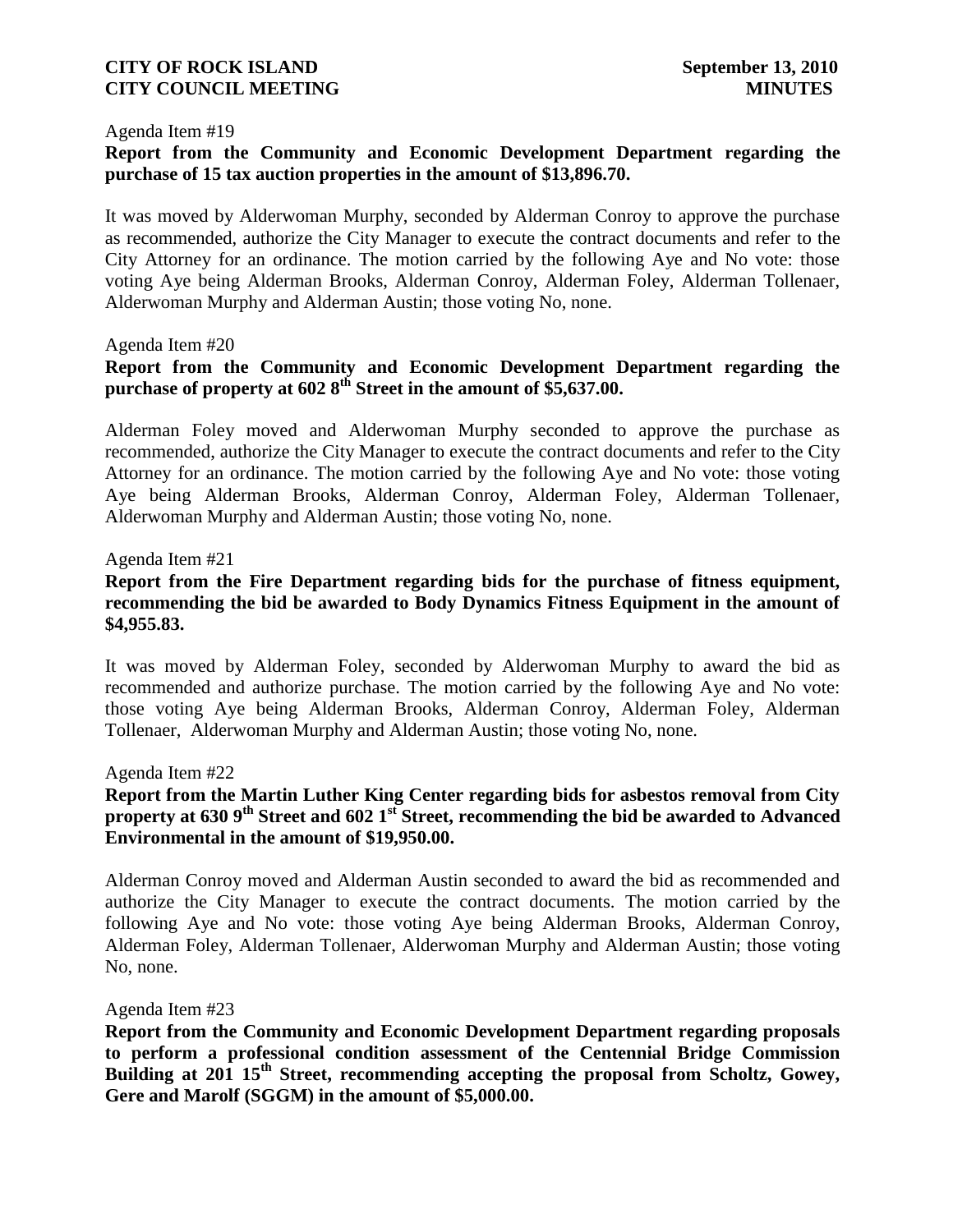It was moved by Alderman Foley, seconded by Alderwoman Murphy to approve the proposal as recommended and authorize the City Manager to execute the contract documents. The motion carried by the following Aye and No vote: those voting Aye being Alderman Brooks, Alderman Conroy, Alderman Foley, Alderman Tollenaer, Alderwoman Murphy and Alderman Austin; those voting No, none.

### Agenda Item #24

## **Report from the Public Works Department regarding Local Agency/State agreements with the Illinois Department of Transportation for the Turkey Hollow Road Resurfacing and Turkey Hollow Creek Bridge Replacement projects.**

Alderman Conroy moved and Alderman Foley seconded to approve the agreements as recommended and authorize the City Manager to execute the contract documents. The motion carried by the following Aye and No vote: those voting Aye being Alderman Brooks, Alderman Conroy, Alderman Foley, Alderman Tollenaer, Alderwoman Murphy and Alderman Austin; those voting No, none.

### Agenda Item #25

## **Report from the Public Works Department regarding an amendment to the agreement with Symbiont for additional engineering services at the former J.L. Watts Company property in the amount of \$46,000.00.**

It was moved by Alderman Foley, seconded by Alderman Austin to approve the amendment as recommended and authorize the City Manager to execute the contract documents. The motion carried by the following Aye and No vote: those voting Aye being Alderman Brooks, Alderman Conroy, Alderman Foley, Alderman Tollenaer, Alderwoman Murphy and Alderman Austin; those voting No, none.

## Agenda Item #26

## **Report from the Public Works Department regarding the reallocation of Fiscal Year 2011 Gaming revenue, recommending to reallocate \$30,000.00 of Gaming revenues from the Capital Improvement Fund to the General Fund to pay the extra cost of the Central Fire Station basement repair.**

Alderman Austin moved and Alderman Foley seconded to approve the reallocation of gaming revenue as recommended. The motion carried by the following Aye and No vote: those voting Aye being Alderman Brooks, Alderman Conroy, Alderman Foley, Alderman Tollenaer, Alderwoman Murphy and Alderman Austin; those voting No, none.

### Agenda Item #27

# **Report from the Community and Economic Development Department regarding a review of the two-lot minor final plat for the Elsberg Second Addition located at 3700, 3704 and 3708 11th Street.**

It was moved by Alderman Conroy, seconded by Alderman Foley to approve the final plat as recommended, subject to minor technical revisions required by the City Engineer. The motion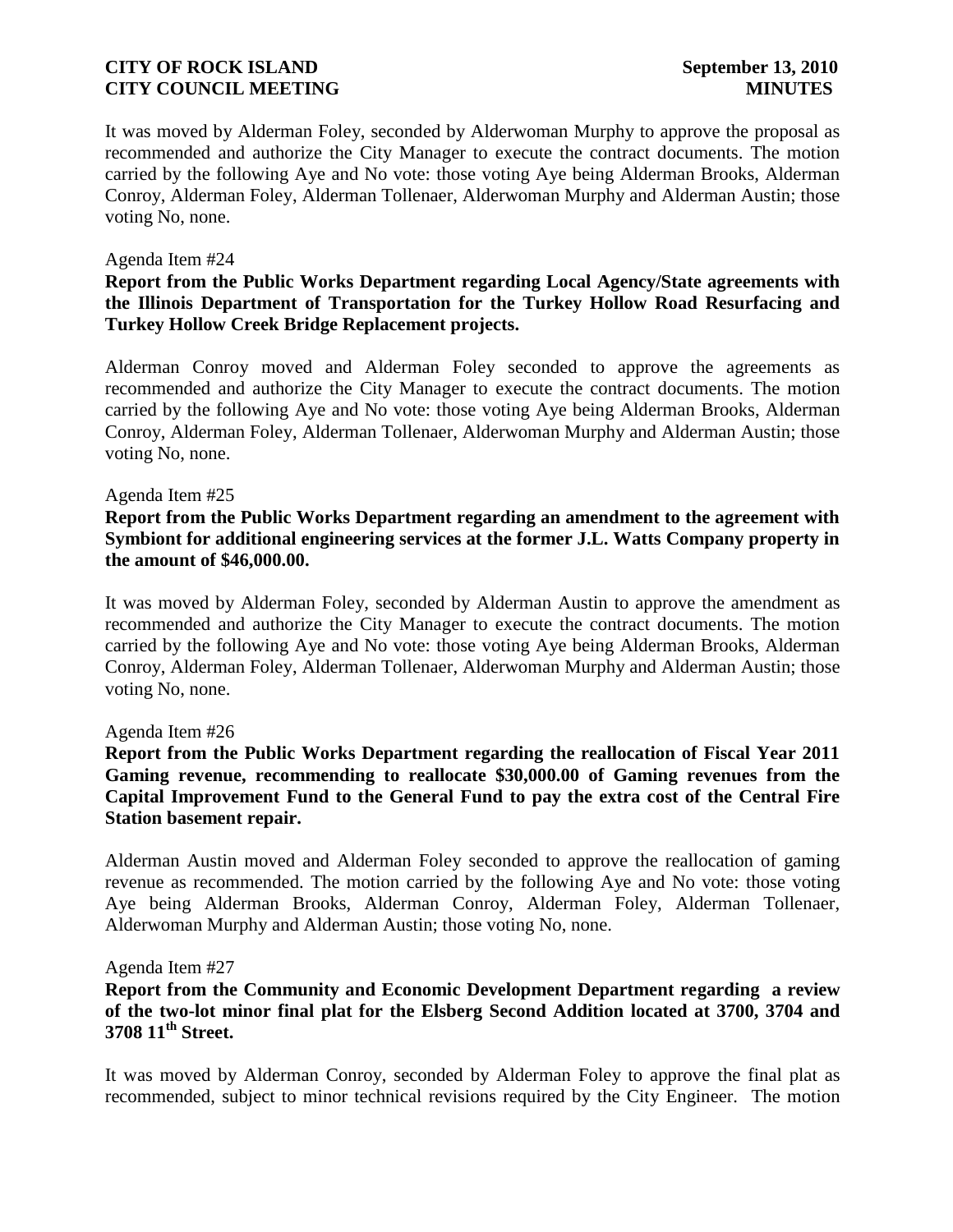carried by the following Aye and No vote: those voting Aye being Alderman Brooks, Alderman Conroy, Alderman Foley, Alderman Tollenaer, Alderwoman Murphy and Alderman Austin; those voting No, none.

### Agenda Item #28

# **Report from the Community and Economic Development Department regarding a request for approval of a Riverfront Corridor Overlay District site plan for a building expansion in a B-3 (community business) district at 2408 4th Avenue.**

Alderman Austin moved and Alderman Brooks seconded to approve the request as recommended. The motion carried by the following Aye and No vote: those voting Aye being Alderman Brooks, Alderman Conroy, Alderman Foley, Alderman Tollenaer, Alderwoman Murphy and Alderman Austin; those voting No, none.

### Agenda Item #29

# **Report from the Traffic Engineering Committee regarding a request for the removal of school zone signs in front of Immanuel Lutheran School at 3300 24th Street.**

It was moved by Alderman Foley, seconded by Alderman Austin to approve the request as recommended and refer to the City Attorney for an ordinance. The motion carried by the following Aye and No vote: those voting Aye being Alderman Brooks, Alderman Conroy, Alderman Foley, Alderman Tollenaer, Alderwoman Murphy and Alderman Austin; those voting No, none.

### Agenda Item #30

## **Report from the City Clerk regarding a Sound Amplification application for St. George Greek Orthodox Church for Friday, September 17 and Saturday, September 18, 2010 from 11:00 a.m. to 11:00 p.m. for their 6th annual Big Fat Greek Festival.**

Alderman Tollenaer moved and Alderman Conroy seconded to approve the sound amplification permit as recommended. The motion carried by the following Aye and No vote: those voting Aye being Alderman Brooks, Alderman Conroy, Alderman Foley, Alderman Tollenaer, Alderwoman Murphy and Alderman Austin; those voting No, none.

## Agenda Item #31

## **Report from the City Clerk regarding a Plaza activity application from Beer Belly's Pub requesting to hold an outdoor concert on Saturday, September 18, 2010 from 5:00 p.m. to 11:00 p.m.**

It was moved by Alderman Austin, seconded by Alderman Foley to approve the event as recommended, subject to complying with all liquor and Plaza regulations.

Discussion followed. Council inquired as to whether there would be access to the downtown area businesses where the street will be closed. It was noted that there will be access to the various business affected by the street closure.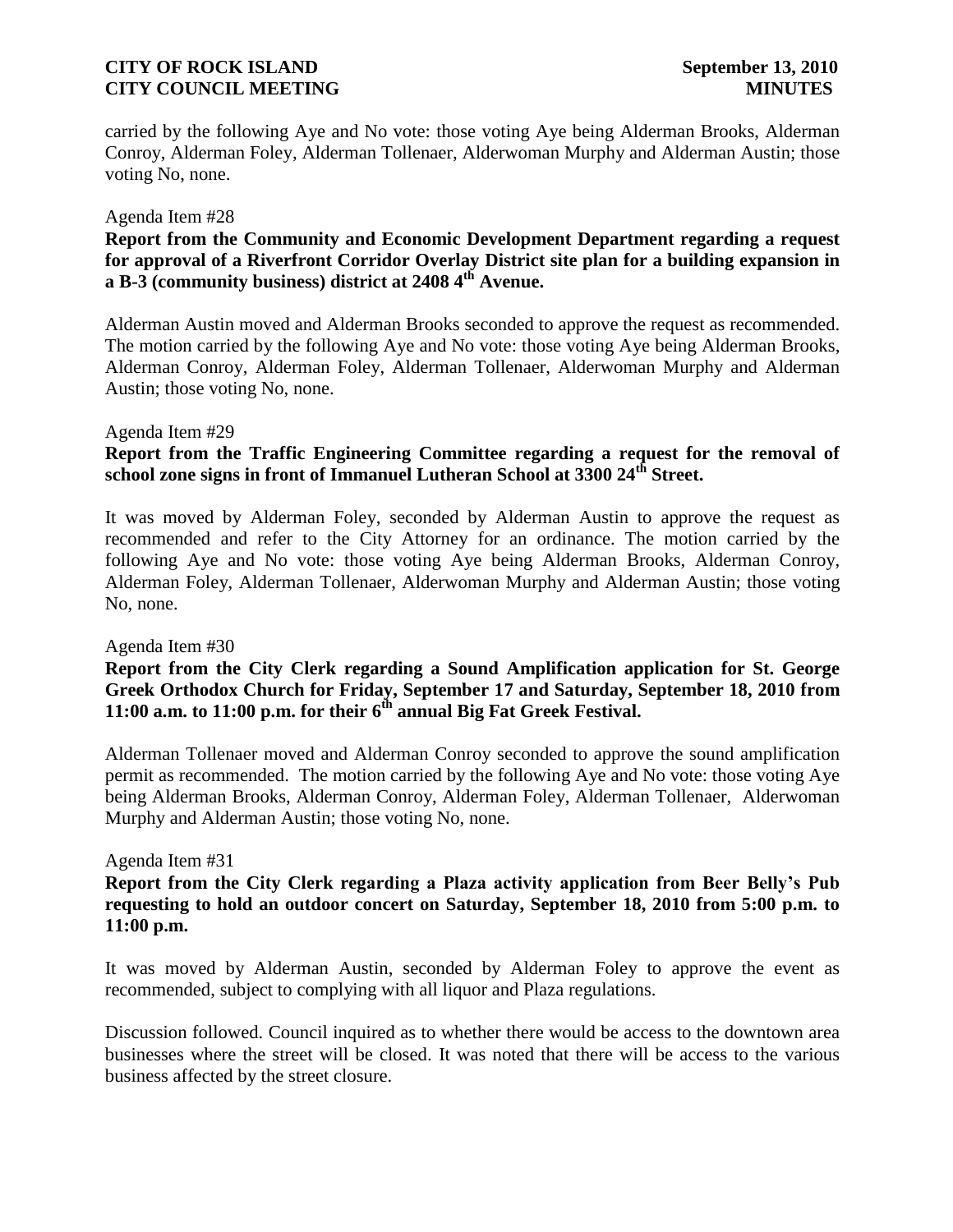After discussion, the motion carried by the following Aye and No vote: those voting Aye being Alderman Brooks, Alderman Conroy, Alderman Foley, Alderman Tollenaer, Alderwoman Murphy and Alderman Austin; those voting No, none.

### Agenda Item #32

**Report from the City Clerk regarding a request from Reverend Willie E. Jones of the People's Missionary Baptist Church for parking to be permitted at the curbside along the east and west sides of 23rd Street between 5th and 6th Avenues on Monday, September 27 through Friday, October 1, 2010 from 5:30 p.m. to 9:00 p.m. for their annual "Fall Revival."**

Alderman Tollenaer moved and Alderman Conroy seconded to approve the request as recommended. The motion carried by the following Aye and No vote: those voting Aye being Alderman Brooks, Alderman Conroy, Alderman Foley, Alderman Tollenaer, Alderwoman Murphy and Alderman Austin; those voting No, none.

### Agenda Item #33

**Report from the City Clerk regarding a request from Hilltop Tavern to hold the 2nd annual Irish Hooley event outside on Saturday, October 2, 2010 from 5:00 p.m. to 11:30 p.m. along with a sound amplification application request from Gamma Alpha Beta fraternity**.

Alderman Foley moved and Alderwoman Murphy seconded to approve the event for Hilltop Tavern and the sound amplification for Gamma Alpha Beta fraternity as recommended. The motion carried by the following Aye and No vote: those voting Aye being Alderman Brooks, Alderman Conroy, Alderman Foley, Alderman Tollenaer, Alderwoman Murphy and Alderman Austin; those voting No, none.

### Agenda Item #34

**Report from the City Clerk regarding a Plaza activity permit application for Steve's Old Time Tap to hold their 5th annual Grill-off on Saturday, October 9, 2010 from 10:00 a.m. to 5:00 p.m.**

Alderman Conroy moved and Alderwoman Murphy seconded to approve the event for Steve's Old Time Tap as recommended, subject to complying with all liquor and Plaza regulations. The motion carried by the following Aye and No vote: those voting Aye being Alderman Brooks, Alderman Conroy, Alderman Foley, Alderman Tollenaer, Alderwoman Murphy and Alderman Austin; those voting No, none.

### Agenda Item #35

**Report from the City Clerk regarding a request from Cabanas to extend their current schedule for outdoor entertainment through January 1, 2011, extend Friday and Saturday night hours until 1:00 a.m. and a request for outdoor entertainment to be extended for one night only on Friday, December 31, 2010 until 2:00 a.m. on Saturday, January 1, 2011 for New Year's Eve.**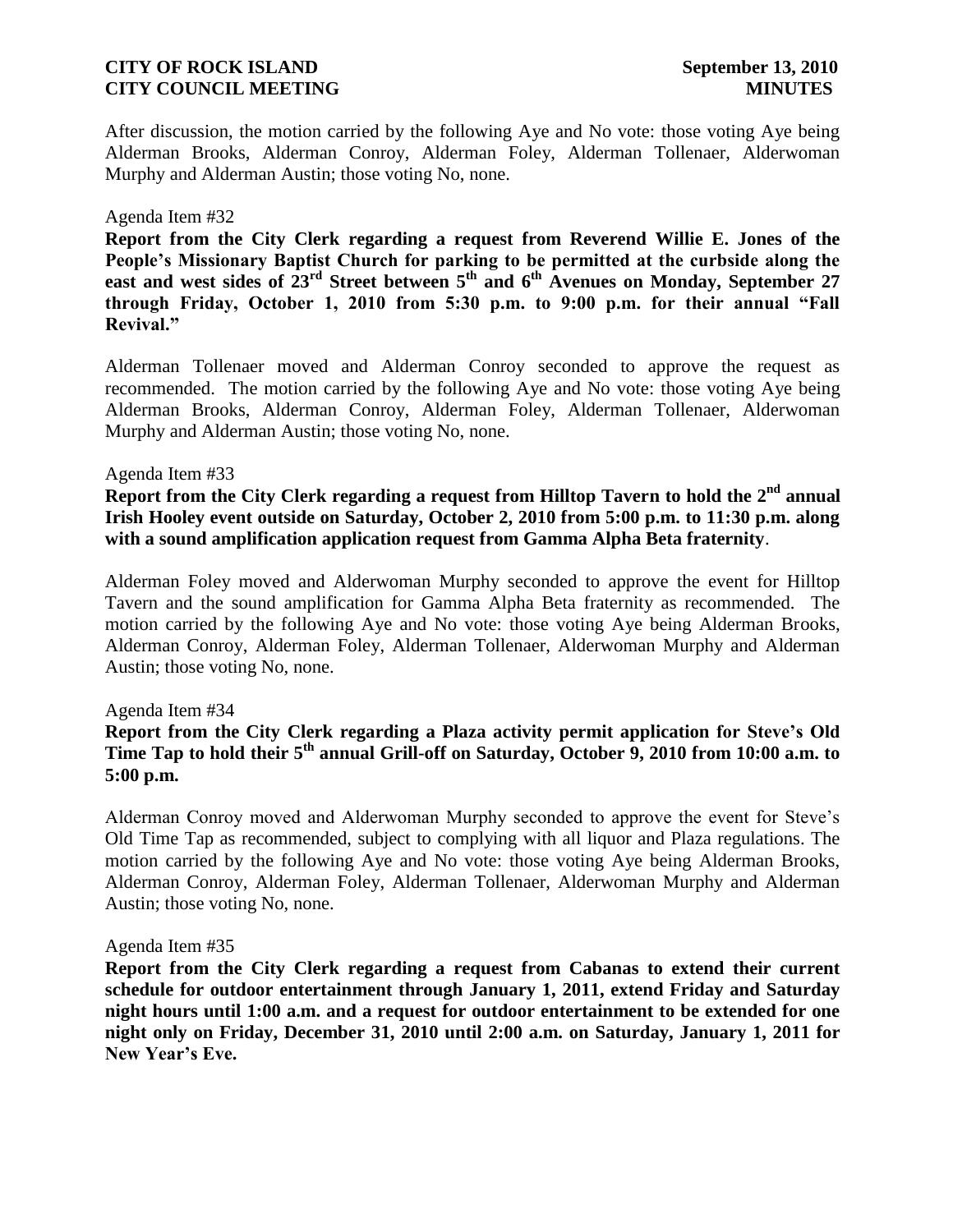It was moved by Alderman Austin, seconded by Alderman Foley to approve the extended outdoor entertainment through January 1, 2011 as recommended, approve Friday and Saturday nights until 12:00 (midnight) only and extend outdoor entertainment for one night only on New Year's Eve, subject to Cabanas renewing their current liquor license, complying with all other liquor license regulations and subject to being closed down early if noise complaints are received.

Discussion followed with Alderwoman Murphy inquiring as to whether this is a new precedent or whether this is a routine request. It was noted that this is a routine schedule for Cabanas.

After discussion, the motion carried by the following Aye and No vote: those voting Aye being Alderman Brooks, Alderman Conroy, Alderman Foley, Alderman Tollenaer, Alderwoman Murphy and Alderman Austin; those voting No, none.

## Agenda Item #36 **Items from the City Manager's Memorandum Packet.**

City Manager Phillips did not have any items to discuss.

Alderwoman Murphy reminded everyone to Shop Rock Island. Alderwoman Murphy stated that Long's Carpet is located at 4200  $11^{th}$  Street. They are open Monday through Friday from 9:00 a.m. to 5:00 p.m. and evenings and weekends by appointment. Alderwoman Murphy offered that they offer design interior services, sales and installation of residential and commercial carpets. It was noted that Long's Carpet has been in business for over 40 years.

Alderman Tollenaer stated that Jonathon Turner has composed a musical that will be playing at Playcrafters Barn Theater on Friday September  $17<sup>th</sup>$ , Saturday, September  $18<sup>th</sup>$  and Sunday, September  $19<sup>th</sup>$ .

Agenda Item #37 **Other Business**

Mr. Gregg Cotton of 2726 Carey Avenue, Davenport, Iowa and Mr. Maurice Reed of 627  $24<sup>th</sup>$ Avenue in Rock Island stepped forward.

Mr. Cotton stated that several months ago he came to Council and voiced concerns regarding parking problems at the Elks Club at  $4277<sup>th</sup>$  Avenue when they hold special events. Mr. Cotton stated that at that time, he was told that the next time the Elks Club has a special event that they could come before Council and request a variance to the parking requirements so that people could park along the bike path on  $7<sup>th</sup>$  Avenue.

Mayor Pauley stated that Mr. Cotton would need to submit the proper documents and it would be put on the Agenda. After more discussion, Mr. Cotton submitted a letter requesting temporary parking. It is noted that the letter and a report will be submitted for the September  $20<sup>th</sup>$  Agenda.

Agenda Item #38 **Executive Session on Property Acquisition and Litigation.**